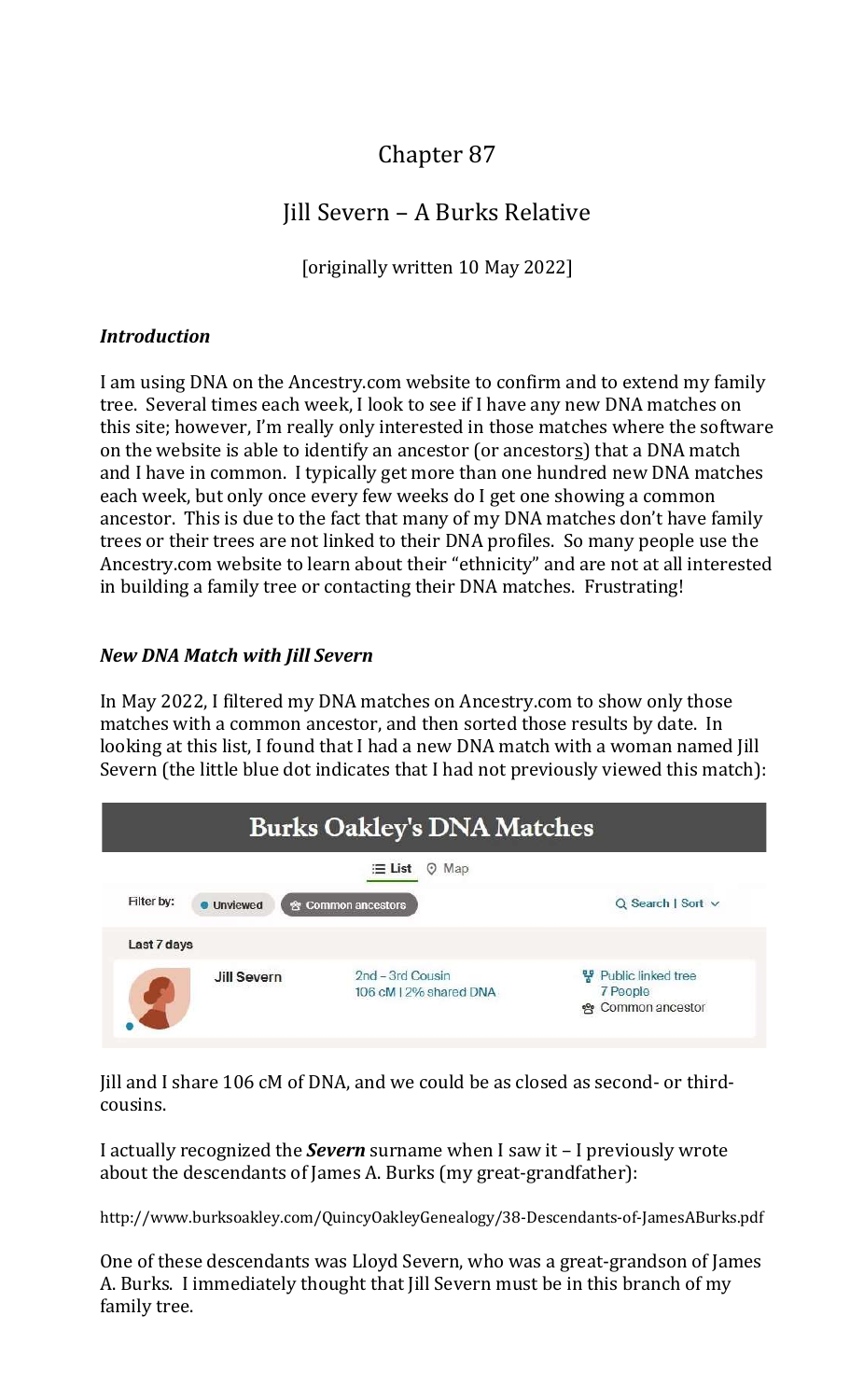Ancestry.com calculates the probabilities of various relationships between two people, based on the size of their DNA match. These probabilities for my DNA match with Jill Severn are shown in the following screenshot:

|                            | <b>You and Jill Severn</b>                                                                          |
|----------------------------|-----------------------------------------------------------------------------------------------------|
| <b>JS</b>                  | Shared DNA: 106 cM across 7 segments                                                                |
|                            | Unweighted shared DNA: 106 cM                                                                       |
|                            | Longest segment: 31 cM                                                                              |
| Possible DNA relationships |                                                                                                     |
|                            | This table shows the percentage of the time people sharing 106 cM have the following relationships: |
| Percent                    | Relationship                                                                                        |
| 51%                        | 2nd cousin 1x removed                                                                               |
|                            | Half 2nd cousin                                                                                     |
|                            | 1st cousin 3x removed                                                                               |
|                            | Half 1st cousin 2x removed                                                                          |
| 22%                        | 3rd cousin                                                                                          |
|                            | 2nd cousin 2x removed                                                                               |
|                            | Half 2nd cousin 1x removed                                                                          |
|                            | Half 1st cousin 3x removed                                                                          |
| 20%                        | 2nd cousin                                                                                          |
|                            | 1st cousin 2x removed                                                                               |
|                            | Half 1st cousin 1x removed                                                                          |
|                            | Half great-grandaunt/granduncle                                                                     |
|                            | Half great-grandniece/grandnephew                                                                   |
| 4%                         | 3rd cousin 1x removed                                                                               |
|                            | Half 3rd cousin                                                                                     |
|                            | Half 2nd cousin 2x removed                                                                          |

Our most likely relationship is second-cousin once-removed, with a 51% probability. Other possibilities include third-cousin (22% probability) and second-cousin (20% probability).

I went on to view the ancestors that Jill and I have in common:

|          | Common Ancestors 양                                                                                                                                                                                                                      |
|----------|-----------------------------------------------------------------------------------------------------------------------------------------------------------------------------------------------------------------------------------------|
| through: | According to Ancestry member trees, these are<br>the common ancestors that connect you and Jill<br>Severn. View a common ancestor to see the<br>relationship path that connects you.<br>Jill Severn could be your 2nd cousin 1x removed |
|          | <b>James Alfred Burks</b><br>Great-grandfather                                                                                                                                                                                          |
|          | 1831-1900<br><b>View Relationship</b>                                                                                                                                                                                                   |
|          | Mary Jane Cameron Crawford                                                                                                                                                                                                              |
|          | Great-grandmother                                                                                                                                                                                                                       |
|          | 1837-1902                                                                                                                                                                                                                               |
|          |                                                                                                                                                                                                                                         |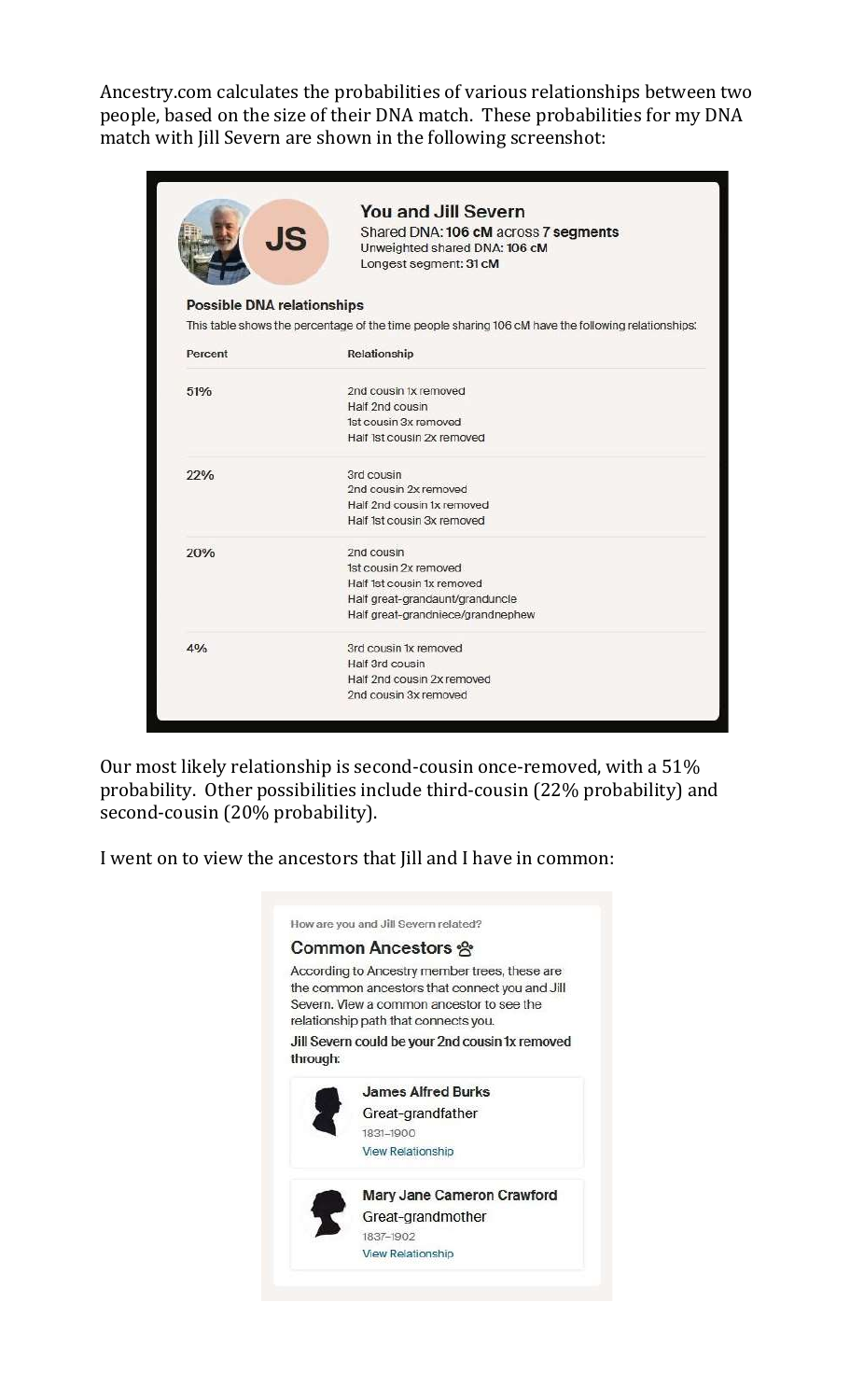As I originally thought, we both are descended from James Alfred Burks (1831- 1900) and his wife Mary Jane Cameron Crawford (1837-1902). This couple were my great-grandparents.

Ancestry.com automatically created a chart showing how Jill and I are related:



I am descended from James A. Burks through his daughter Kate Cameron Burks (1873-1954), while Jill is descended from James A. Burks through his daughter Lola Lisle Burks (1867-1942). According to this chart, I am a second-cousin of Jill's father, which means that Jill and I are second-cousins once-removed. Recall that Ancestry.com predicted that this relationship was the most likely, based solely on the size of our DNA match.

I next looked at Jill's pedigree on Ancestry.com:

| Jill Severn Family Tree                     |                                                                                                                  |
|---------------------------------------------|------------------------------------------------------------------------------------------------------------------|
| Jill Severn's Linked Tree 먷 7 People        |                                                                                                                  |
| and Jill Severn's tree are marked in green. | This is a preview of the public tree linked to Jill Severn's DNA results. Surnames that appear in both your tree |
| <b>Iloyd Severn</b>                         |                                                                                                                  |
| Private                                     |                                                                                                                  |
| Mary crawford                               |                                                                                                                  |
| Private                                     |                                                                                                                  |
| Leo Blom                                    |                                                                                                                  |
| Joyce Blom                                  |                                                                                                                  |
| <b>Margaret Savela</b>                      |                                                                                                                  |
|                                             |                                                                                                                  |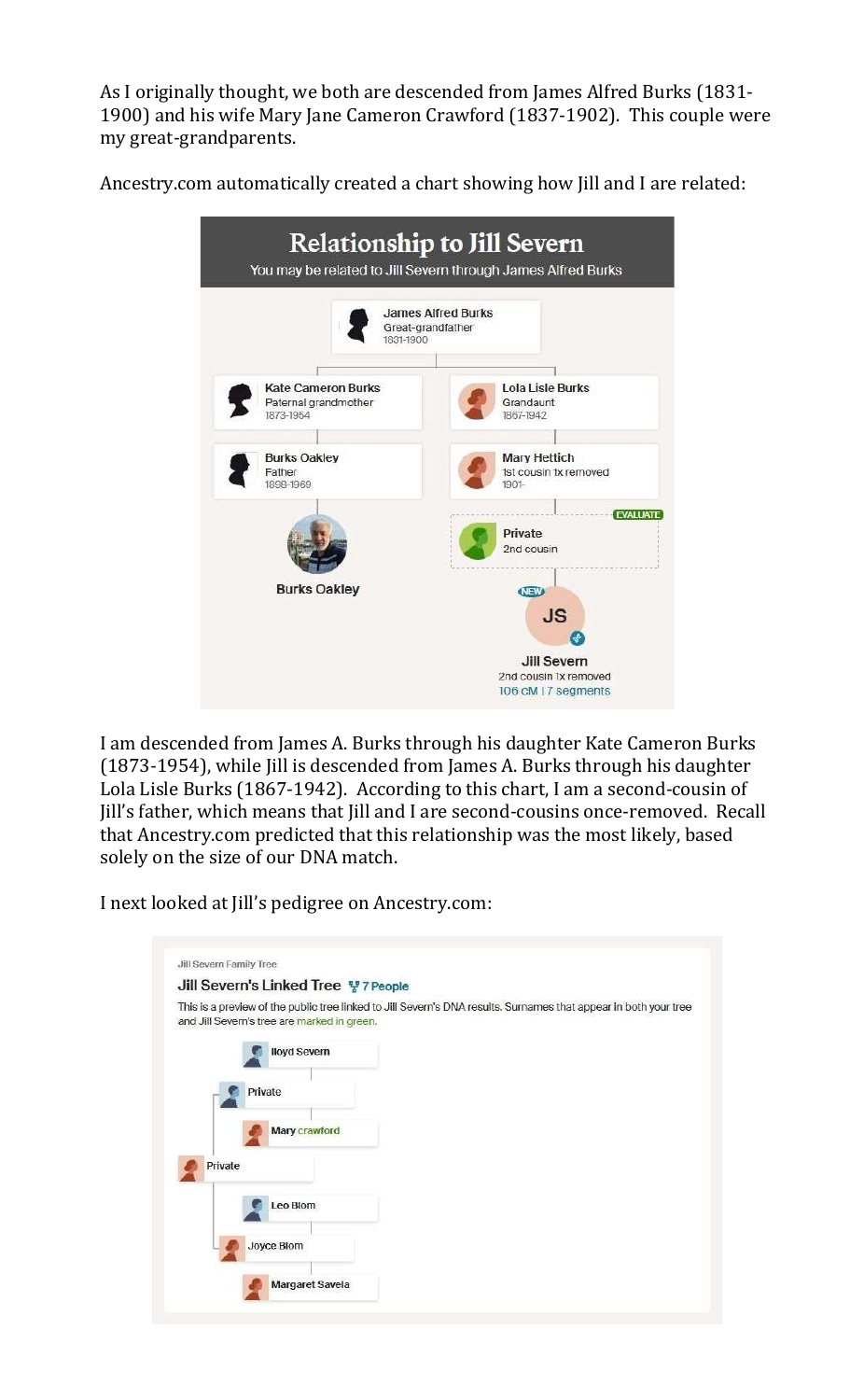I was surprised to see that Jill's pedigree doesn't go beyond her four grandparents. This chart shows her paternal grandmother to be Mary Crawford, and there aren't any facts, such as a date or place of birth, associated with her. In fact, Jill doesn't have any facts for any of the ancestors shown in her pedigree – just their names.

The relationship chart shown earlier had Jill's paternal grandmother as Mary Hettich (1901-1972). This is the same name that I had in my earlier chapter about my DNA matches with descendants of James A. Burks.<sup>1</sup>

### More Details about DNA Matches with Descendants of James A. Burks

I then went on to look at all of the DNA matches that I have in common with Jill Severn. Software on the Ancestry.com website automatically prepares a list of all of the people with whom Jill and I have a DNA match that is 20 cM or larger. This list is shown on the next page:

<sup>1</sup> http://www.burksoakley.com/QuincyOakleyGenealogy/38-Descendants-of-JamesABurks.pdf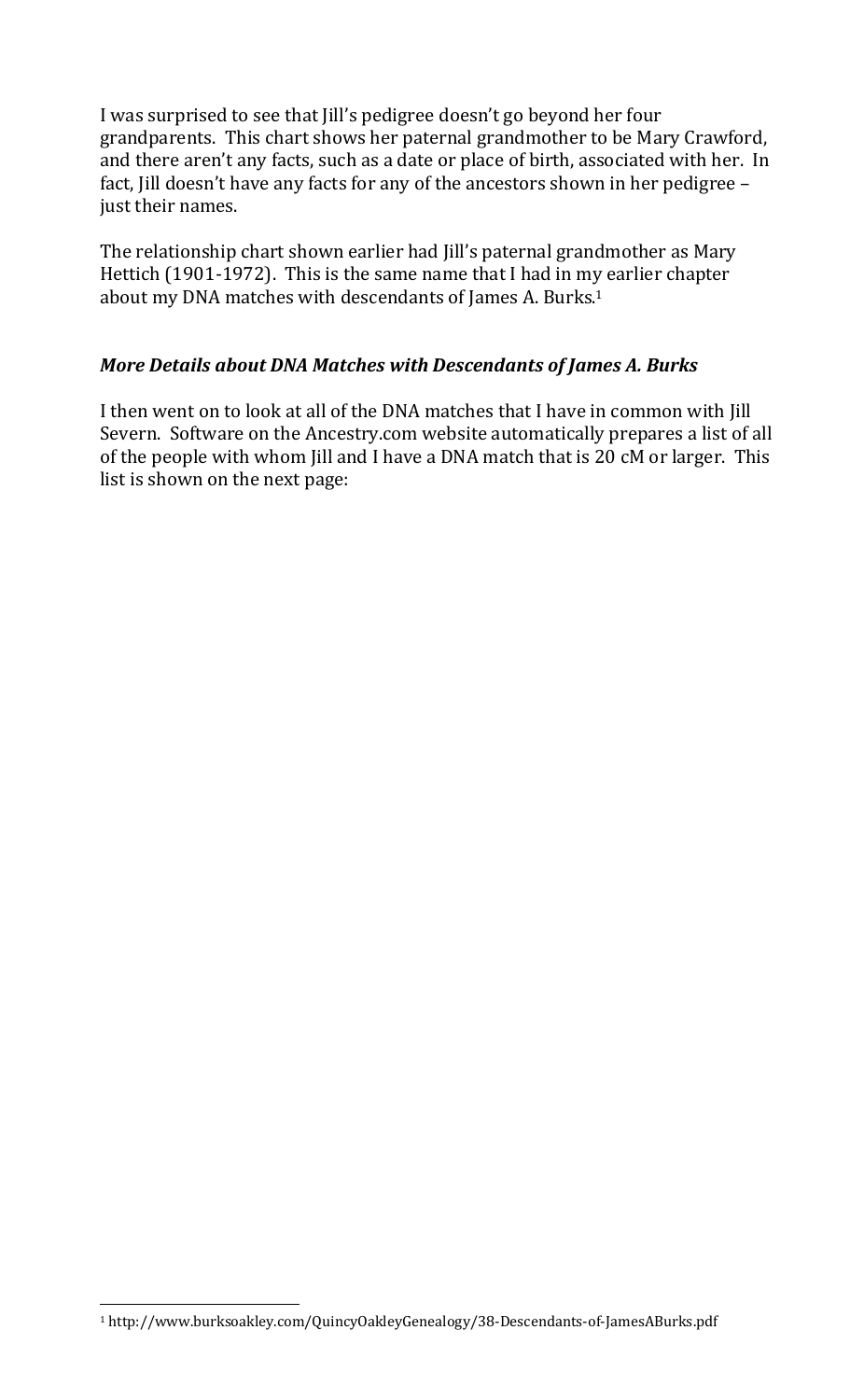|                        |                                                      | You and Jill Severn                         |                                                              |
|------------------------|------------------------------------------------------|---------------------------------------------|--------------------------------------------------------------|
|                        | 2nd - 3rd Cousin                                     |                                             |                                                              |
|                        | <b>JS</b><br>2% shared DNA: 106 cM across 7 segments |                                             |                                                              |
|                        |                                                      |                                             |                                                              |
|                        |                                                      |                                             | Trees Ethnicity Shared Matches                               |
| Filter by:             | <b>Unviewed</b>                                      | <b>&amp; Common ancestors</b>               | $Q$ Search   Sort $\vee$                                     |
| <b>Close Family</b>    |                                                      |                                             |                                                              |
|                        | <b>Hal Oakley</b>                                    | 1st - 2nd Cousin<br>418 cM   6% shared DNA  | Public linked tree<br>353 People<br><b>会 Common ancestor</b> |
|                        | <b>Mark Eidem</b>                                    | 1st - 2nd Cousin<br>418 cM   6% shared DNA  | Public linked tree<br>540 People<br><b>含 Common ancestor</b> |
|                        | <b>David EIDEM</b>                                   | 2nd - 3rd Cousin<br>246 cM   4% shared DNA  | " Unlinked Tree                                              |
|                        | <b>Stephen Slane</b>                                 | 2nd - 3rd Cousin<br>241 cM   3% shared DNA  | <b>y</b> No Trees                                            |
| <b>Extended Family</b> |                                                      |                                             |                                                              |
|                        | nsn94                                                | 2nd - 3rd Cousin<br>135 cM I 2% shared DNA  | Public linked tree<br>2 People                               |
|                        | Rebecca Post                                         | 3rd - 4th Cousin<br>71 cM   1% shared DNA   | "" Unlinked Tree                                             |
|                        | <b>Gayle Forster</b>                                 | 3rd - 4th Cousin<br>65 cM I < 1% shared DNA | " Unlinked Tree                                              |
|                        | saffronbluefrase<br>r                                | 4th - 6th Cousin<br>64 cM   <1% shared DNA  | Public linked tree<br>3 People                               |
|                        | don severn                                           | 4th - 6th Cousin<br>60 cM   < 1% shared DNA | Public linked tree<br>7 People<br>ge Common ancestor         |
|                        | <b>Sharon Baker</b>                                  | 4th - 6th Cousin<br>38 cM I < 1% shared DNA | y No Trees                                                   |
|                        | <b>Brandon Clark</b>                                 | 4th - 6th Cousin<br>35 cM I < 1% shared DNA | Public linked tree<br>2 People                               |
|                        | Jan Ogle                                             | 4th - 6th Cousin<br>20 cM   < 1% shared DNA | fh Private unlinked Tree                                     |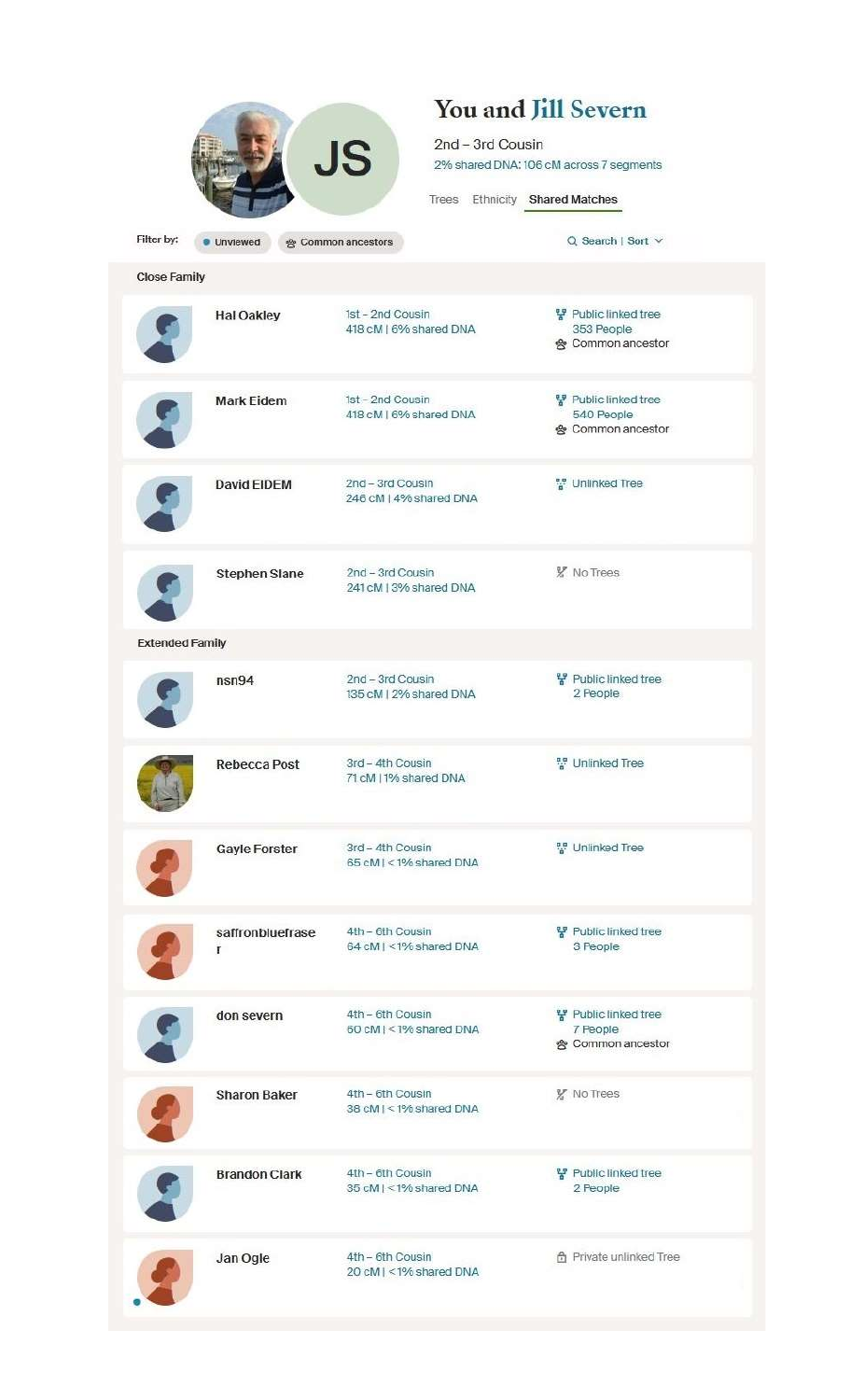Let me now go through this list by size of match in descending order.

Hal Oakley – His paternal grandfather, Thomas Crawford Oakley, was my father's youngest brother. Hal is a second-great grandson of James A. Burks.

Mark Eidem – His paternal grandfather, William Burr Oakley, was one of my father's brothers. Mark is a second-great grandson of James A. Burks.

David Eidem – He is Mark Eidem's son, and thus a third-great grandson of James A. Burks.

Stephen Slane – He is a grandson of Paul Dore Burks, and thus a great-grandson of James A. Burks. His mother was Pauline Louise Burks (a daughter of Paul Dore Burks). Pauline's sons were Oliver and Stephen, and her second husband was a Slane. Her second husband adopted her two sons and they changed the family name to Slane. I have been in contact with Stephen's wife Julia Slane.

nsn94 – I believe that this person is Lloyd Severn, and is Jill's father, and thus a great-grandson of James A. Burks.

Rebecca Post – She is a granddaughter of Paul C. Hettich (1909-2002), who was a son of Lola Lisle Burks! Paul Hettich was my father's first-cousin. So Rebecca is a second-great granddaughter of James A. Burks.

Gayle Forster – She is a daughter of Joseph Post (1920-2009), and therefore a sister of Rebecca Post. I guess that **Forster** is her married name, rather than her maiden name.

saffronbluefraser – While she and I have shared DNA matches with a number of Burks relatives, she does not have a family tree on the Ancestry.com website.

Don Severn – He is the brother of Jill Severn, and thus a second-great grandson of James A. Burks. More below.

Sharon Baker, Brandon Clark, and Jan Ogle – They don't have family trees on Ancestry.com, so I don't have any way to know how we are related.

Overall, there is really good support that most of the people on my list of shared DNA matches with Jill Severn are all descendants of James A. Burks (and, of course, his wife Mary Jane Cameron Crawford).

I have to note that the listing of Shared DNA Matches does not include my daughter, Amy Oakley, nor does it include Mark Eidem's daughter, Mary Bowers. Given that I have a DNA match with Jill that is 106 cM, and Mark has a DNA match with Jill that is 43 cM, I find it strange that neither Amy nor Mary have a match with Jill that is at least 20 cM in size.

## ThruLines™ for James A. Burks

For completeness, I decided to review the ThruLines™ charts for James A. Burks (and his wife, Mary Jane Cameron Crawford). Here is the initial ThruLines™ chart: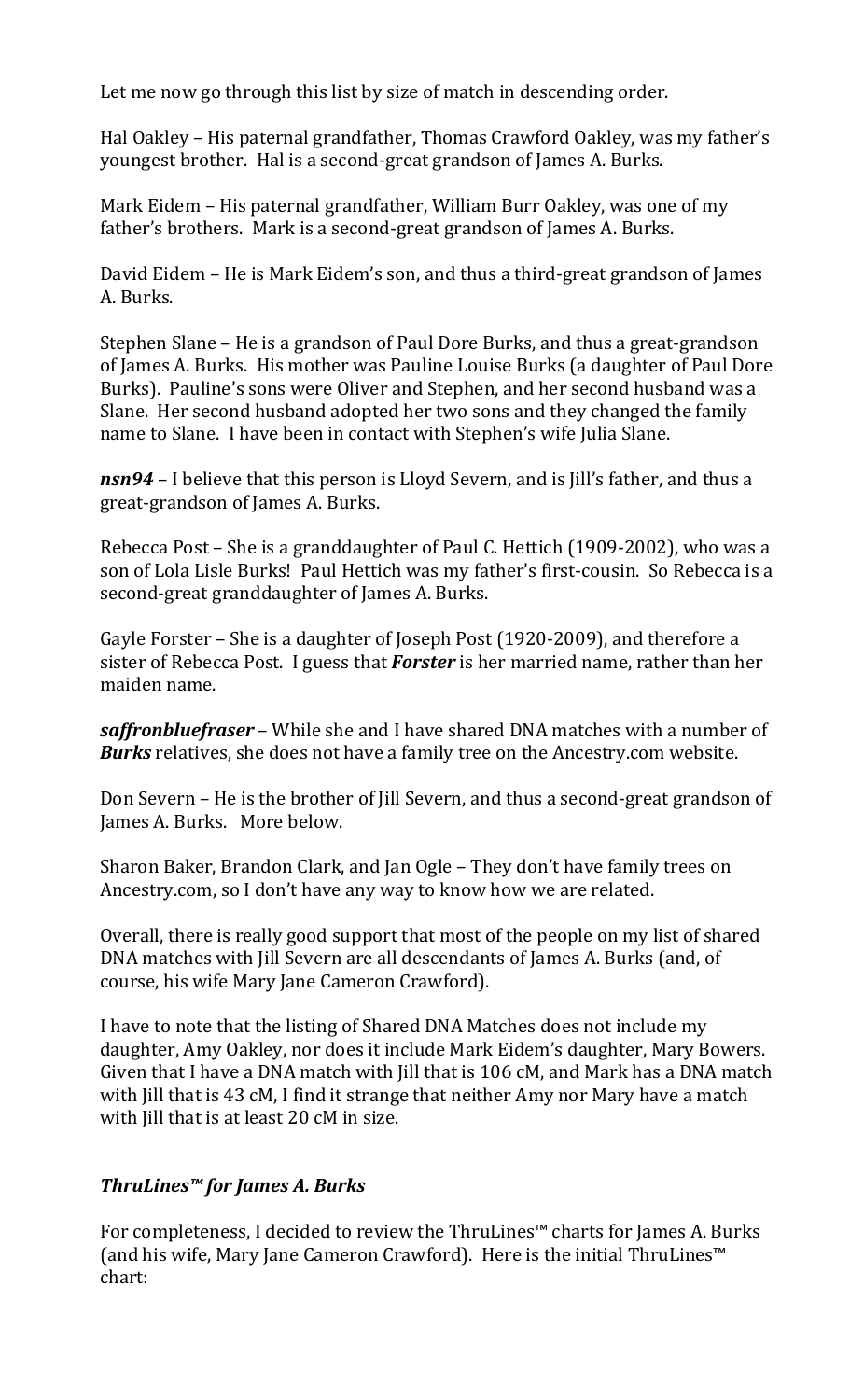

This chart shows that I have eleven DNA matches with descendants of James A. Burks – two through his daughter Lola Lisle Burks, four through his son Paul Dore Burks, and five through his daughter Kate Cameron Burks. I should note that all the ThruLines™ charts for Mary Jane Cameron Crawford are identical to the charts for James A. Burks, with Mary Jane substituted for James at the top of the chart.

Here is the same chart with the line through Lola Lisle Burks opened:



This chart shows my connections to Don Severn and Jill Severn, and it is obvious from this chart that they are brother and sister.

Based on all the information I have from Ancestry.com, I believe that nsn94 is their father, Lloyd Severn (most likely Lloyd A. Severn Jr.).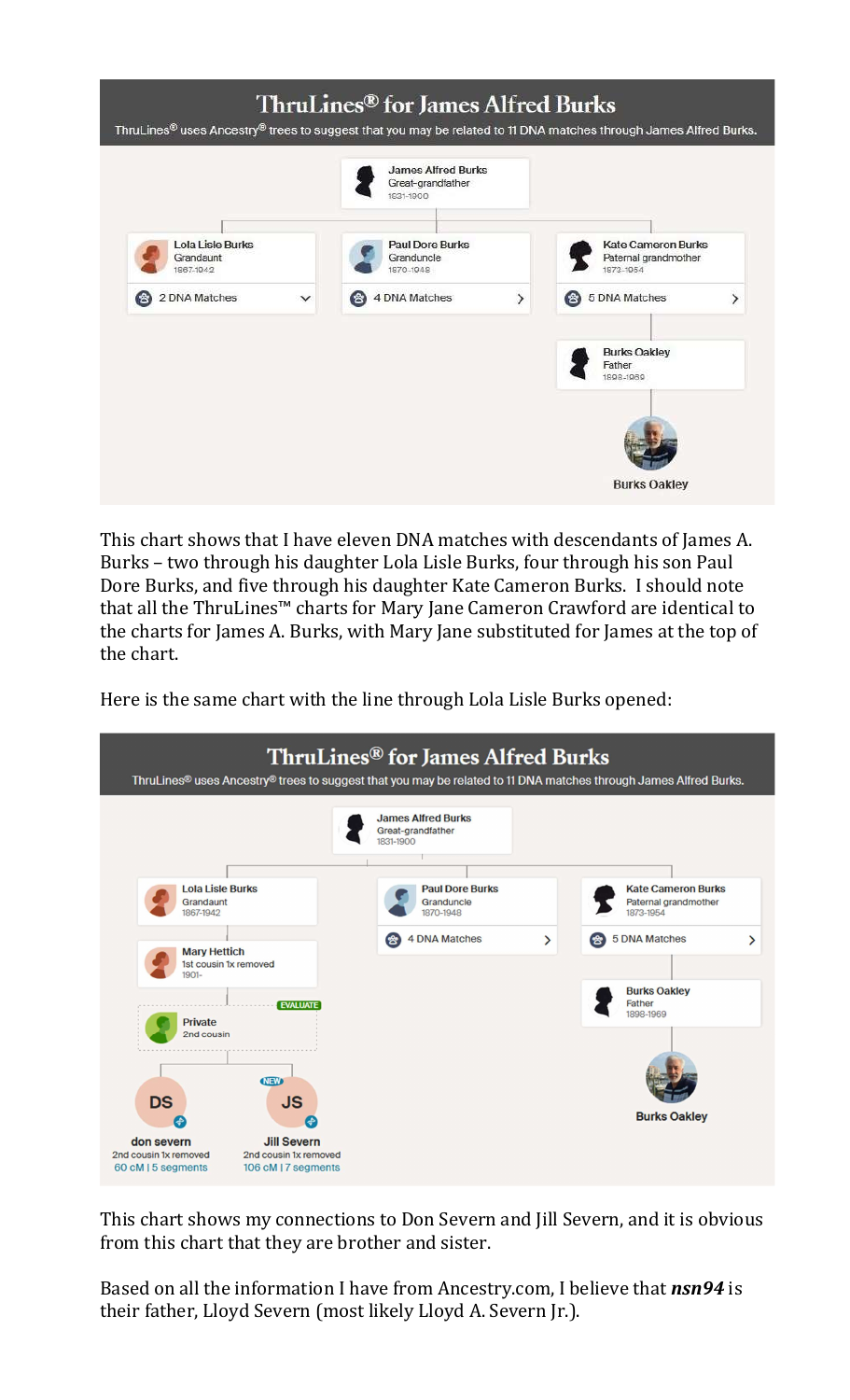My eleven DNA matches in the ThruLines™ for James A. Burks are shown in list form below:

|                         |                                    | ThruLines <sup>®</sup> for James Alfred Burks | ThruLines® uses Ancestry® trees to suggest that you may be related to 11 DNA matches through James Alfred Burks. |
|-------------------------|------------------------------------|-----------------------------------------------|------------------------------------------------------------------------------------------------------------------|
|                         |                                    | to Relationships<br>$=$ List                  |                                                                                                                  |
|                         | Lola Lisle Burks Family Line       |                                               | 2 matches $\land$                                                                                                |
| <b>NEW</b><br><b>JS</b> | <b>Jill Severn</b>                 | 3rd-4th cousin<br>♣ 106 cM across 7 segments  | 2nd cousin 1x removed<br>$P^2$                                                                                   |
| <b>DS</b>               | don severn                         | 4th-6th cousin<br>→ 60 cM across 5 segments   | 2nd cousin 1x removed<br>a <sub>0</sub> <sup>o</sup> 7                                                           |
|                         | <b>Paul Dore Burks Family Line</b> |                                               | $4$ matches $\land$                                                                                              |
| <b>MI</b><br>۱÷         | mikecasconegmailcom                | 3rd-4th cousin<br>† 106 cM across 7 segments  | 2nd cousin 1x removed<br>$E^2$ 11                                                                                |
| <b>DO</b>               | Donconvers22                       | 4th-6th cousin<br>→ 27 cM across 3 segments   | 2nd cousin 1x removed<br>$a_0^2$ 243                                                                             |
|                         | trentcon                           | 4th-6th cousin<br>→ 22 cM across 2 segments   | 2nd cousin 2x removed<br>$a_6^2$ 7,570                                                                           |
|                         | <b>Tiera Mae Everitt</b>           | 5th-8th cousin<br>→ 15 cM across 1 segments   | 2nd cousin 2x removed<br>$pc$ 99                                                                                 |

| You                                      | James Alfred Burks is your great-grandfather.                  |                                                 |
|------------------------------------------|----------------------------------------------------------------|-------------------------------------------------|
| Amy Oakley<br>A <sub>O</sub><br>÷        | Parent/child-immediate family<br>→ 3,455 cM across 29 segments | Daughter<br>B <sub>0</sub> <sup>o</sup> 2,119   |
| HO<br><b>Hal Oakley</b><br>◈             | 1st-2nd cousin<br>→ 418 cM across 18 segments                  | 1st cousin 1x removed<br>$n_a^2$ 353            |
| <b>ME</b><br><b>Mark Eidem</b><br>چ      | 1st-2nd cousin<br>→ 418 cM across 18 segments                  | 1st cousin 1x removed<br>$B = 540$              |
| <b>BB</b><br><b>Brittany Bunce</b><br>جہ | 2nd-3rd cousin<br>→ 213 cM across 12 segments                  | 1st cousin 2x removed<br>$\frac{10}{2}1.785$    |
| <b>JO</b><br>J.O.                        | 3rd-4th cousin<br>† 196 cM across 7 segments                   | 1st cousin 2x removed<br>$Ba$ <sup>e</sup> $70$ |

I previously have written about the Paul Dore Burks line

http://www.burksoakley.com/QuincyOakleyGenealogy/38-Descendants-of-JamesABurks.pdf http://www.burksoakley.com/QuincyOakleyGenealogy/42-StephenSlane-BurksCousin.pdf